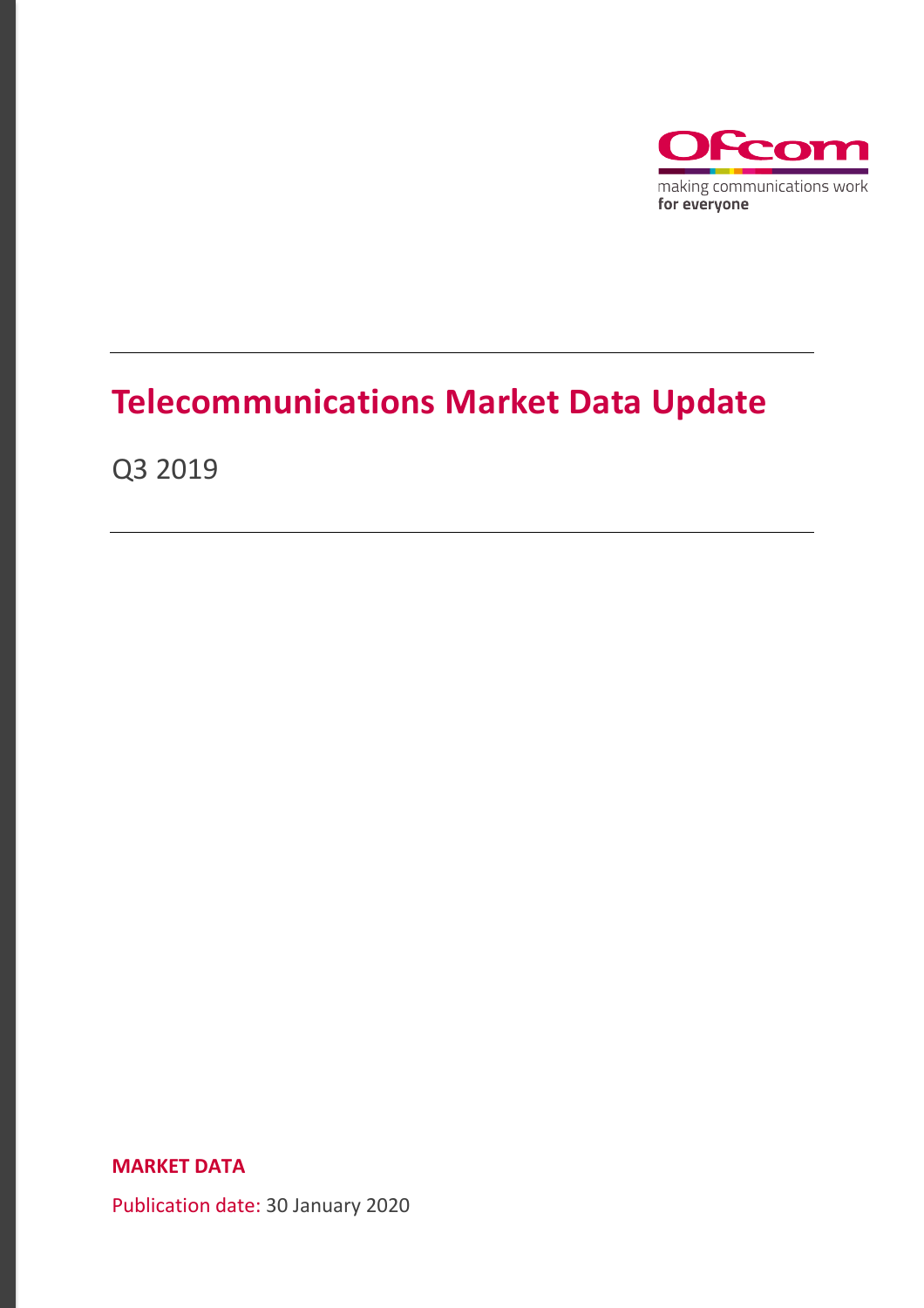# **Contents**

### **Section**

| 1. Market Monitor                     |    |
|---------------------------------------|----|
| 2. Fixed telecoms market data tables  |    |
| 3. Mobile telecoms market data tables | 13 |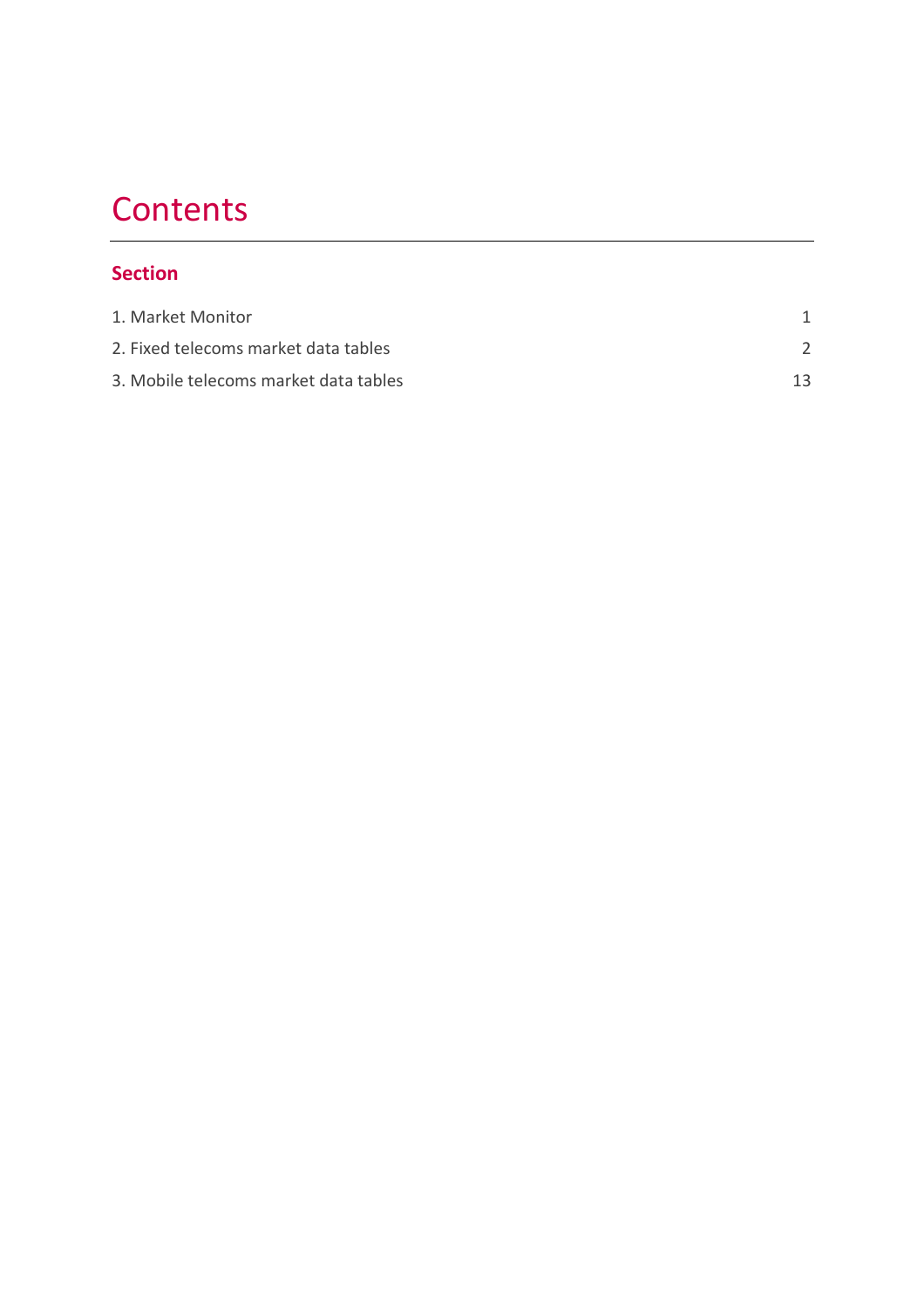# <span id="page-2-0"></span>1. Market Monitor

In the following section we highlight some of the key trends emerging this quarter from the data we collect on the UK telecommunications sector.

## **Fixed voice services**

- UK fixed voice services generated £1.7bn in revenues in Q3 2019; a fall of £36m (2.0%) from the previous quarter and £0.1bn (6.9%) year-on-year. BT's share of these revenues was 41.1%, a year-on-year decline of 1.7 percentage points.
- Access revenues accounted for 80.6% of total fixed voice revenues in Q3 2019; unchanged from Q2 and a 1.7 percentage point increase compared to Q3 2018. Call revenues continued to fall, down by £57m (14.3%) year-on-year.
- There were 31.7 million fixed exchange lines (including PSTN and ISDN channels) at the end of Q3 2019, 109k (0.3%) fewer than in the previous quarter and down 52k (0.2%) from Q3 2018.
- UK landlines generated 9.5 billion minutes of outgoing calls in Q3 2019, down by 100 billion minutes (1.0%) from Q2 and 1.7 billion minutes (15.3%) from Q3 2018.

## **Fixed broadband services**

- There were 26.8 million UK fixed broadband connections at the end of Q3 2019, a year-on-year increase of 350k (1.3%).
- The number of 'Other' (inc. FTTx) connections (predominantly FTTC and full-fibre lines) increased by 2.5 million (22.9%) in the year to Q3 2019 when, for the first time, they accounted for over half (51.4%) of all fixed broadband connections.
- BT's share of total fixed broadband connections was 34.1%, in Q3 2019, a decrease of 0.7pp from a year previously.

## **Mobile services**

- Mobile telephony services generated £3.4bn in retail revenues in Q3 2019, a £129m (3.7%) decrease from a year previously.
- Average revenue per subscriber in Q3 2019 was £13.35, with post-pay subscribers generating more revenue than pre-pay subscribers (at £17.03 and £4.86 respectively).
- The number of active mobile subscriptions (excluding M2M) was 84.9 million at the end of Q3 2019, up 0.9 million (1.1%) from a year previously. Over the same period, the number of dedicated mobile broadband subscriptions decreased by 0.1 million (1.6%), to 4.5 million.
- The number of outgoing mobile voice calls minutes was 39.6 billion in Q3 2019, down 0.2 billion (0.6%) from a year previously.
- The number of mobile messages (including SMS and MMS) continued to decline over the same period, down 2.7 billion (14.5%), while data usage continued to increase rapidly, up 245PB (38.3%) year-on-year.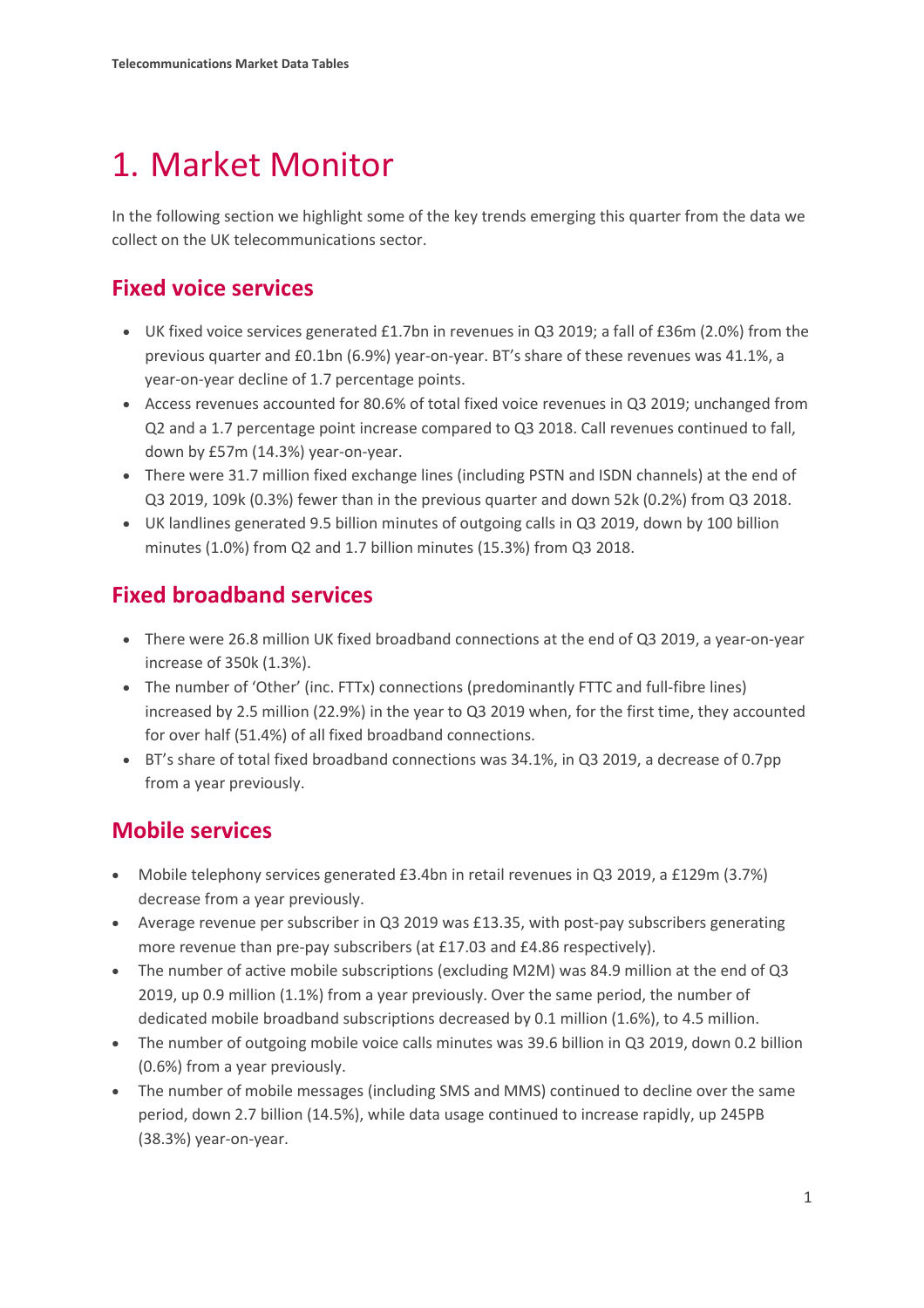# <span id="page-3-0"></span>2. Fixed telecoms market data tables

## **Q3 2019 (July to September 2019)**

### Table

| 1  | Summary of network access & call revenues                      | 3  |
|----|----------------------------------------------------------------|----|
| 2  | Summary of exchange line numbers at end of quarter             | 4  |
| 3  | Summary of call volumes                                        | 4  |
| 4  | Summary of call revenues by call type                          | 4  |
| 5  | Summary of call volumes by call type                           | 5  |
| 6  | Summary of residential network access & call revenues          | 6  |
| 7  | Summary of residential exchange line numbers at end of quarter | 7  |
| 8  | Summary of residential call volumes                            | 7  |
| 9  | Summary of residential call revenues by call type              | 7  |
| 10 | Summary of residential call volumes by call type               | 8  |
| 11 | Summary of business network access & call revenues             | 9  |
| 12 | Summary of business exchange line numbers at end of quarter    | 10 |
| 13 | Summary of business call volumes                               | 10 |
| 14 | Summary of business call revenues by call type                 | 10 |
| 15 | Summary of business call volumes by call type                  | 11 |
| 16 | Broadband internet subscribers                                 | 12 |

*Note: The data in these tables are the most accurate currently available. Where historical restatements have occurred, this is due to either operator restatements or improvements in methodology.*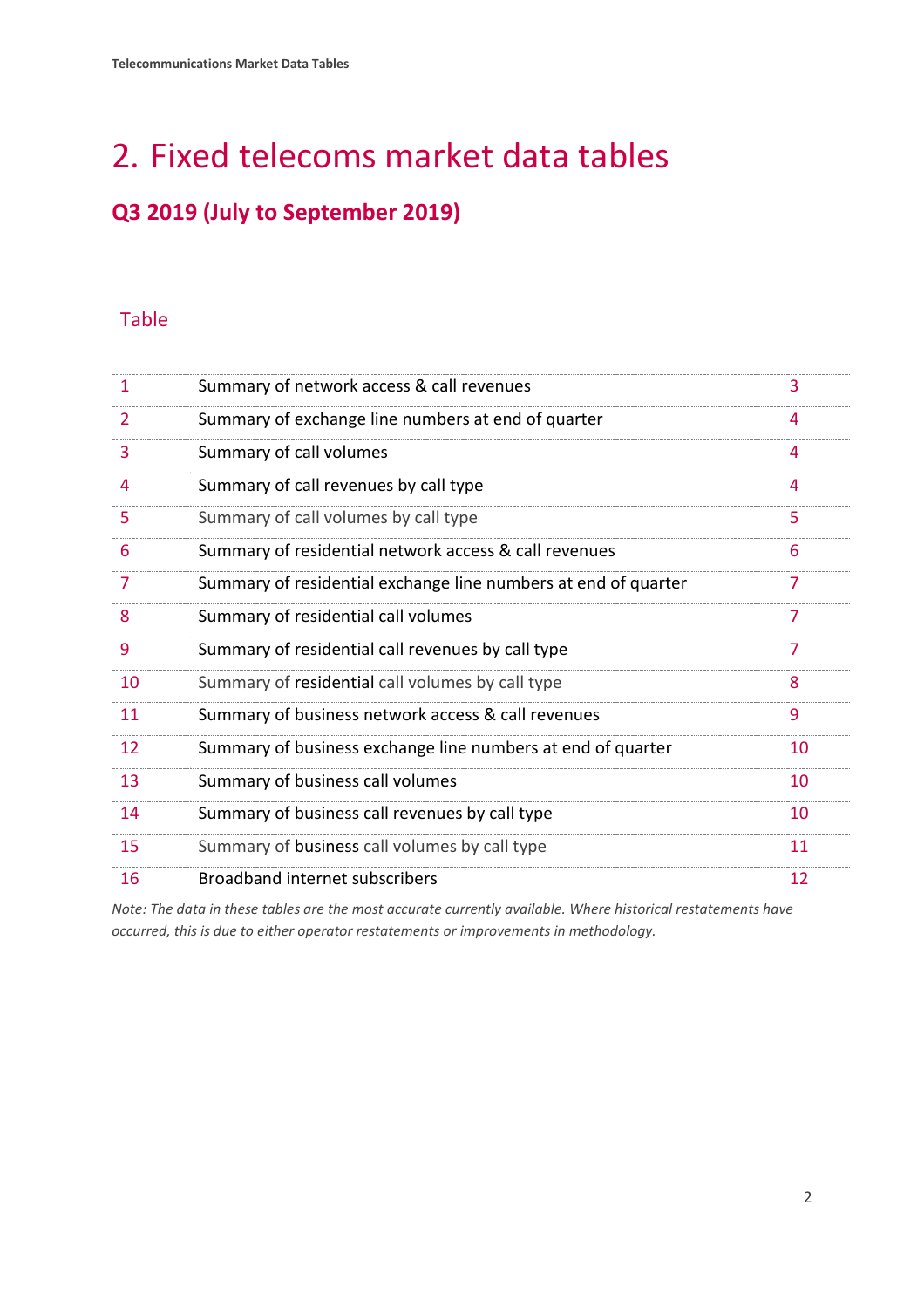|                             | <b>All Operators</b> | BT <sup>2</sup> | <b>Virgin Media</b> | <b>Other</b> | BT share <sup>2</sup> |
|-----------------------------|----------------------|-----------------|---------------------|--------------|-----------------------|
|                             |                      |                 |                     |              |                       |
|                             |                      |                 |                     |              |                       |
| Access & calls <sup>1</sup> |                      |                 |                     |              |                       |
| 2017                        | 8,186                | 3,644           | 783                 | 3,758        | 44.5%                 |
| 2018                        | 7,620                | 3,301           | 769                 | 3,550        | 43.3%                 |
| 2018 Q3                     | 1,877                | 803             | 191                 | 883          | 42.8%                 |
| 2018 Q4                     | 1,876                | 792             | 194                 | 890          | 42.2%                 |
| 2019 Q1                     | 1,811                | 758             | 192                 | 860          | 41.9%                 |
| 2019 Q2                     | 1,784                | 731             | 193                 | 860          | 41.0%                 |
| 2019 Q3                     | 1,747                | 718             | 192                 | 837          | 41.1%                 |
| Access <sup>1</sup>         |                      |                 |                     |              |                       |
| 2017                        | 6,299                | 2,514           | 649                 | 3,136        | 39.9%                 |
| 2018                        | 5,968                | 2,302           | 648                 | 3,018        | 38.6%                 |
| 2018 Q3                     | 1,481                | 568             | 162                 | 752          | 38.3%                 |
| 2018 Q4                     | 1,478                | 554             | 166                 | 758          | 37.5%                 |
| 2019 Q1                     | 1,448                | 540             | 168                 | 740          | 37.3%                 |
| 2019 Q2                     | 1,441                | 526             | 169                 | 747          | 36.5%                 |
| 2019 Q3                     | 1,408                | 520             | 167                 | 721          | 36.9%                 |
| <b>Calls</b>                |                      |                 |                     |              |                       |
| 2017                        | 1,887                | 1,130           | 135                 | 622          | 59.9%                 |
| 2018                        | 1,652                | 999             | 122                 | 532          | 60.5%                 |
| 2018 Q3                     | 396                  | 235             | 29                  | 131          | 59.4%                 |
| 2018 Q4                     | 398                  | 238             | 27                  | 133          | 59.7%                 |
| 2019 Q1                     | 362                  | 219             | 24                  | 120          | 60.3%                 |
| 2019 Q2                     | 342                  | 206             | 24                  | 113          | 60.1%                 |
| 2019 Q3                     | 340                  | 199             | 24                  | 116          | 58.5%                 |

### **Table 1: Summary of network access and call revenues (£millions)**

*Excludes VAT; 1 Revenue figures are not intended to include subscription revenues for internet access although some element may remain. 2 Includes EE from 2017 Q4.*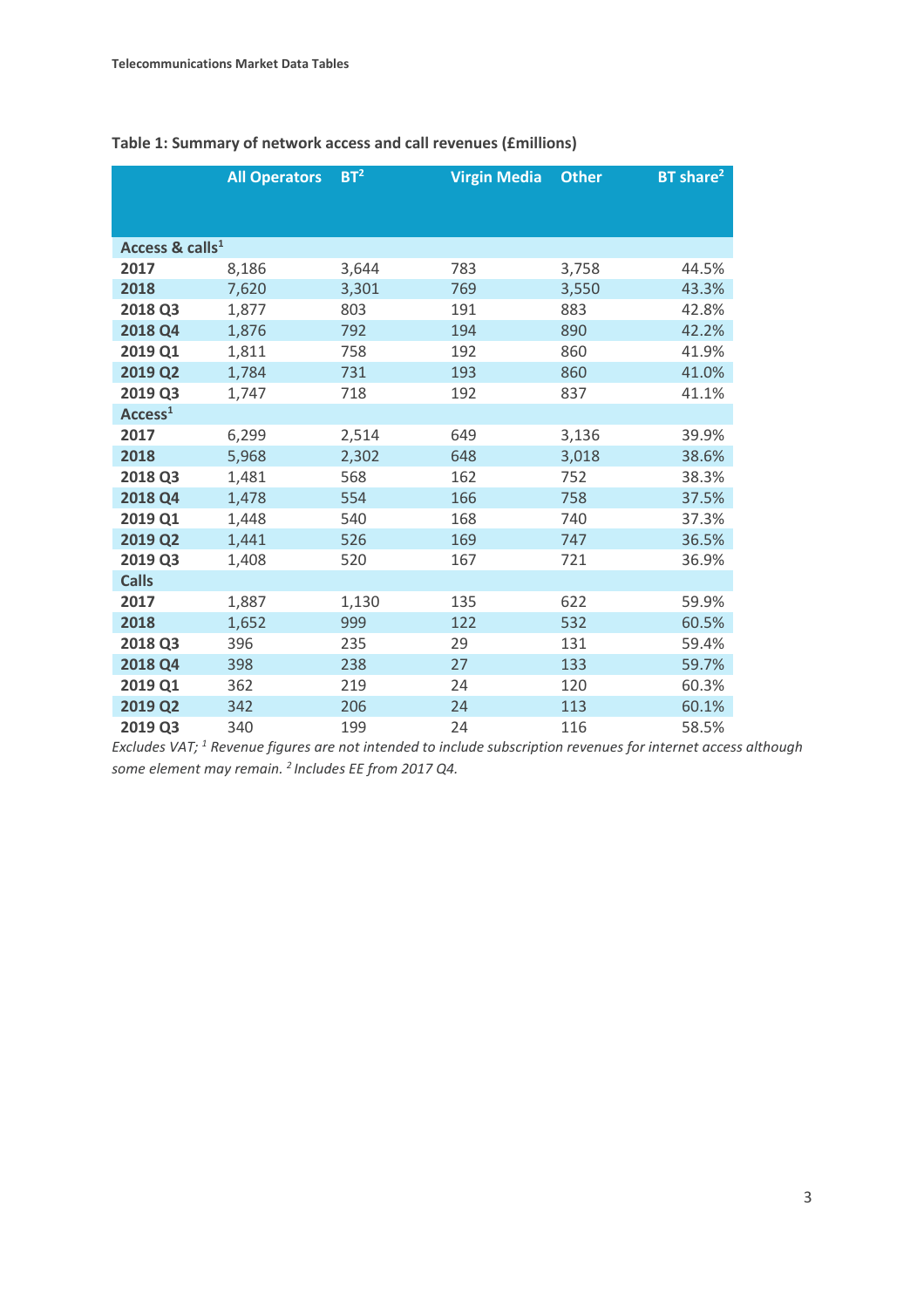|         | All              | BT <sup>2</sup> | <b>Virgin Media</b> | <b>Other</b> | BT share <sup>2</sup> |
|---------|------------------|-----------------|---------------------|--------------|-----------------------|
|         | <b>Operators</b> |                 |                     |              |                       |
| 2017    | 32,148           | 12,888          | 4,825               | 14,436       | 40.0%                 |
| 2018    | 31,920           | 12,491          | 4,881               | 14,547       | 39.1%                 |
| 2018 Q3 | 31,792           | 12,464          | 4,849               | 14,478       | 39.2%                 |
| 2018 Q4 | 31,920           | 12,491          | 4,881               | 14,547       | 39.1%                 |
| 2019 Q1 | 31,818           | 12,313          | 4,907               | 14,597       | 38.7%                 |
| 2019 Q2 | 31,848           | 12,213          | 4,949               | 14,687       | 38.3%                 |
| 2019 Q3 | 31.740           | 12,098          | 4,950               | 14,692       | 38.1%                 |

#### **Table 2: Summary of exchange line numbers at end of quarter (000's)**

**Table 3: Summary of call volumes (millions of minutes)**

|         | All              | BT <sup>1,2</sup> | <b>Virgin Media</b> | <b>Other</b>  | <b>Other</b>    | BT share <sup>2</sup> |
|---------|------------------|-------------------|---------------------|---------------|-----------------|-----------------------|
|         | <b>Operators</b> |                   |                     | <b>Direct</b> | <b>Indirect</b> |                       |
|         |                  |                   |                     | <b>Access</b> | <b>Access</b>   |                       |
| 2017    | 52,977           | 21,949            | 4,483               | 16,363        | 10,183          | 41.4%                 |
| 2018    | 47,019           | 19,605            | 6,285               | 13,803        | 7,326           | 41.7%                 |
| 2018 Q3 | 11,245           | 4,702             | 1,505               | 3,300         | 1,739           | 41.8%                 |
| 2018 Q4 | 10,943           | 4,565             | 1,414               | 3,295         | 1,670           | 41.7%                 |
| 2019 Q1 | 10,301           | 4,397             | 1,307               | 2,993         | 1,604           | 42.7%                 |
| 2019 Q2 | 9,628            | 4,050             | 1,220               | 2,852         | 1,506           | 42.1%                 |
| 2019 Q3 | 9,528            | 3,997             | 1,251               | 2,755         | 1,524           | 42.0%                 |

**Table 4: Summary of call revenues by call type (£millions)**

|         | <b>All calls</b> | <b>UK</b><br>geographic<br><b>calls</b> | <b>International</b><br><b>calls</b> | Calls to<br>mobiles | Other calls $1$ |
|---------|------------------|-----------------------------------------|--------------------------------------|---------------------|-----------------|
| 2017    | 1,887            | 542                                     | 155                                  | 435                 | 754             |
| 2018    | 1,652            | 469                                     | 128                                  | 378                 | 677             |
| 2018 Q3 | 396              | 110                                     | 30                                   | 94                  | 162             |
| 2018 Q4 | 398              | 114                                     | 30                                   | 88                  | 165             |
| 2019 Q1 | 362              | 106                                     | 28                                   | 82                  | 147             |
| 2019 Q2 | 342              | 94                                      | 23                                   | 81                  | 144             |
| 2019 Q3 | 340              | 94                                      | 21                                   | 81                  | 145             |

*Excludes VAT; 1 Includes freephone, special services, premium rate, directory enquiries and all other call types. Figures are not intended to include subscription revenues for internet access although some element may remain. 2 Includes EE from 2017 Q4.*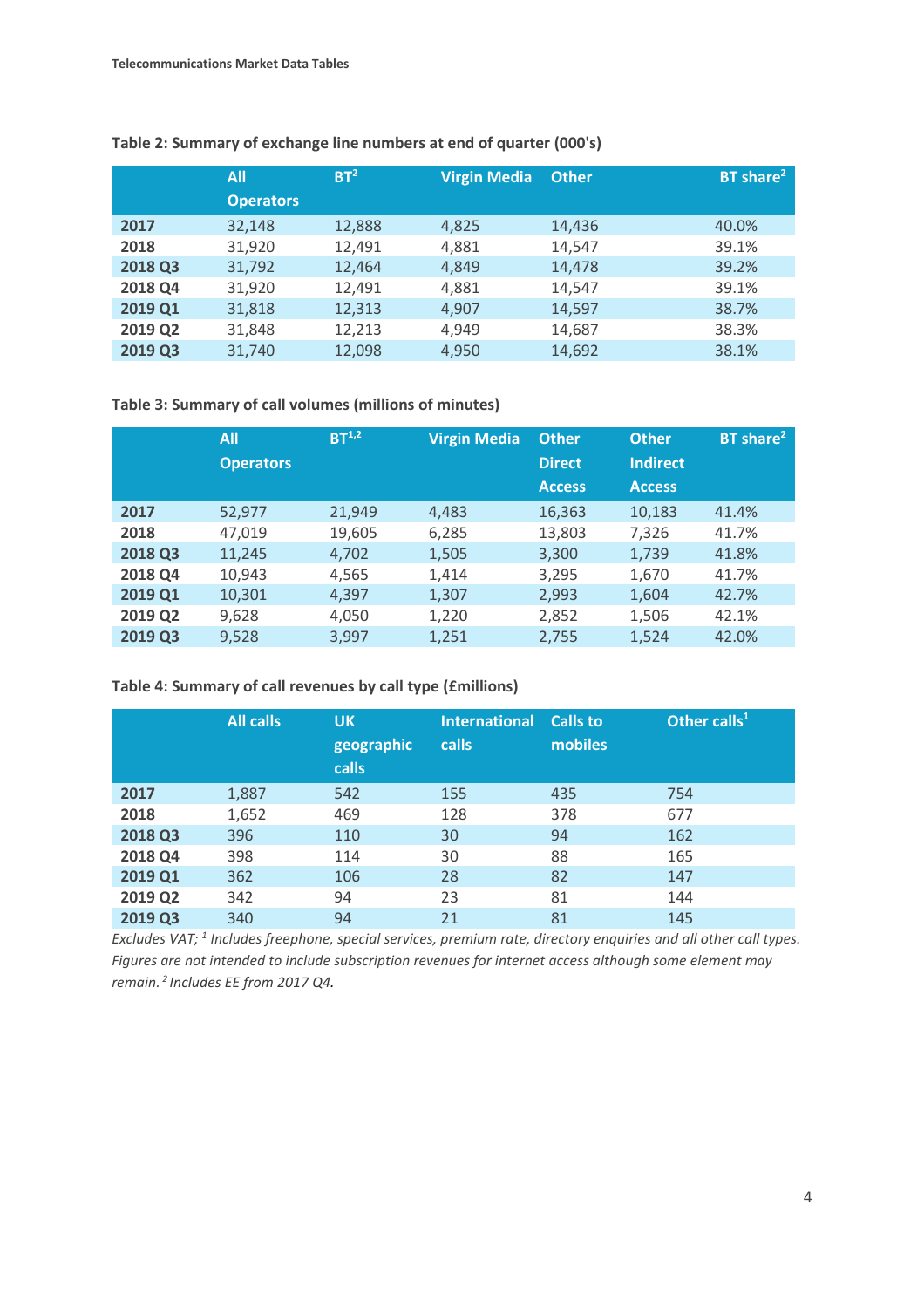|                            | All              | BT <sup>2</sup> | <b>Virgin</b> | <b>Other</b>  | <b>Other</b>    | <b>BT</b>          |
|----------------------------|------------------|-----------------|---------------|---------------|-----------------|--------------------|
|                            | <b>Operators</b> |                 | <b>Media</b>  | <b>Direct</b> | <b>Indirect</b> | share <sup>2</sup> |
|                            |                  |                 |               | <b>Access</b> | <b>Access</b>   |                    |
| <b>UK geographic calls</b> |                  |                 |               |               |                 |                    |
| 2017                       | 34,427           | 14,914          | 3,338         | 9,846         | 6,329           | 43.3%              |
| 2018                       | 31,194           | 13,323          | 4,756         | 8,612         | 4,503           | 42.7%              |
| 2018 Q3                    | 7,437            | 3,187           | 1,132         | 2,071         | 1,047           | 42.9%              |
| 2018 Q4                    | 7,318            | 3,141           | 1,091         | 2,089         | 997             | 42.9%              |
| 2019 Q1                    | 6,883            | 3,040           | 1,018         | 1,895         | 930             | 44.2%              |
| 2019 Q2                    | 6,438            | 2,794           | 943           | 1,813         | 888             | 43.4%              |
| 2019 Q3                    | 6,354            | 2,751           | 958           | 1,754         | 891             | 43.3%              |
| <b>International calls</b> |                  |                 |               |               |                 |                    |
| 2017                       | 2,471            | 576             | 107           | 1,320         | 469             | 23.3%              |
| 2018                       | 1,994            | 496             | 145           | 1,029         | 324             | 24.9%              |
| 2018 Q3                    | 459              | 110             | 34            | 238           | 77              | 24.0%              |
| 2018 Q4                    | 448              | 105             | 32            | 235           | 76              | 23.4%              |
| 2019 Q1                    | 417              | 103             | 31            | 208           | 75              | 24.7%              |
| 2019 Q2                    | 392              | 94              | 28            | 197           | 73              | 24.0%              |
| 2019 Q3                    | 364              | 88              | 28            | 178           | 69              | 24.2%              |
| <b>Calls to mobiles</b>    |                  |                 |               |               |                 |                    |
| 2017                       | 6,280            | 2,304           | 508           | 1,789         | 1,679           | 36.7%              |
| 2018                       | 5,732            | 2,078           | 707           | 1,567         | 1,380           | 36.3%              |
| 2018 Q3                    | 1,379            | 499             | 170           | 380           | 330             | 36.2%              |
| 2018 Q4                    | 1,345            | 477             | 159           | 382           | 327             | 35.5%              |
| 2019 Q1                    | 1,319            | 478             | 152           | 353           | 336             | 36.2%              |
| 2019 Q2                    | 1,296            | 455             | 161           | 350           | 331             | 35.1%              |
| 2019 Q3                    | 1,301            | 451             | 168           | 340           | 342             | 34.7%              |
| Other calls <sup>1</sup>   |                  |                 |               |               |                 |                    |
| 2017                       | 9,799            | 4,155           | 530           | 3,408         | 1,706           | 42.4%              |
| 2018                       | 8,099            | 3,708           | 677           | 2,595         | 1,119           | 45.8%              |
| 2018 Q3                    | 1,970            | 906             | 169           | 610           | 286             | 46.0%              |
| 2018 Q4                    | 1,832            | 842             | 132           | 589           | 269             | 46.0%              |
| 2019 Q1                    | 1,681            | 776             | 106           | 536           | 263             | 46.2%              |
| 2019 Q2                    | 1,502            | 707             | 88            | 493           | 214             | 47.1%              |
| 2019 Q3                    | 1,509            | 707             | 97            | 483           | 222             | 46.9%              |

*<sup>1</sup> Includes freephone, special services, premium rate, directory enquiries and all other call types. 2 Includes EE from 2017 Q4.*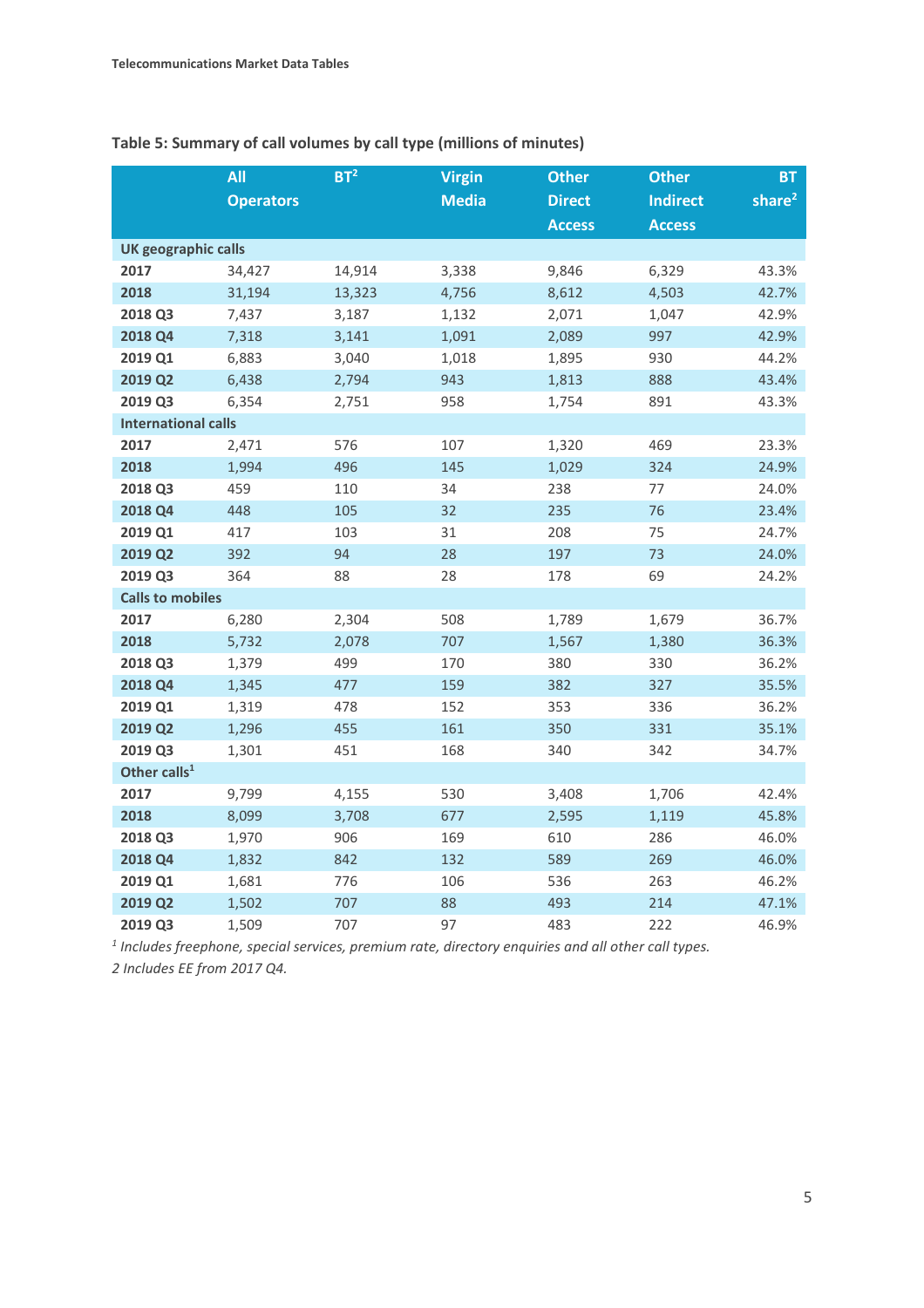|                             | <b>All Operators</b> | BT <sup>2</sup> | <b>Virgin Media</b> | <b>Other</b> | BT share <sup>2</sup> |
|-----------------------------|----------------------|-----------------|---------------------|--------------|-----------------------|
| Access & calls <sup>1</sup> |                      |                 |                     |              |                       |
| 2017                        | 6,043                | 2,509           | 719                 | 2,815        | 41.5%                 |
| 2018                        | 5,733                | 2,315           | 716                 | 2,702        | 40.4%                 |
| 2018 Q3                     | 1,415                | 563             | 179                 | 673          | 39.8%                 |
| 2018 Q4                     | 1,424                | 560             | 182                 | 683          | 39.3%                 |
| 2019 Q1                     | 1,396                | 542             | 182                 | 672          | 38.8%                 |
| 2019 Q2                     | 1,377                | 520             | 182                 | 675          | 37.7%                 |
| 2019 Q3                     | 1,344                | 514             | 181                 | 649          | 38.3%                 |
| Access <sup>2</sup>         |                      |                 |                     |              |                       |
| 2017                        | 4,821                | 1,697           | 614                 | 2,510        | 35.2%                 |
| 2018                        | 4,666                | 1,585           | 618                 | 2,462        | 34.0%                 |
| 2018 Q3                     | 1,160                | 392             | 154                 | 614          | 33.7%                 |
| 2018 Q4                     | 1,169                | 384             | 159                 | 625          | 32.9%                 |
| 2019 Q1                     | 1,159                | 380             | 162                 | 617          | 32.8%                 |
| 2019 Q2                     | 1,153                | 368             | 163                 | 623          | 31.9%                 |
| 2019 Q3                     | 1,124                | 366             | 161                 | 597          | 32.5%                 |
| <b>Calls</b>                |                      |                 |                     |              |                       |
| 2017                        | 1,222                | 812             | 105                 | 305          | 66.5%                 |
| 2018                        | 1,067                | 730             | 98                  | 239          | 68.4%                 |
| 2018 Q3                     | 254                  | 171             | 24                  | 59           | 67.4%                 |
| 2018 Q4                     | 256                  | 176             | 22                  | 58           | 68.6%                 |
| 2019 Q1                     | 237                  | 163             | 20                  | 54           | 68.6%                 |
| 2019 Q2                     | 224                  | 152             | 19                  | 52           | 67.9%                 |
| 2019 Q3                     | 220                  | 149             | 20                  | 51           | 67.7%                 |

#### **Table 6: Summary of residential network access & call revenues (£millions)**

*Excludes VAT; 1 Revenue figures are not intended to include subscription revenues for internet access although some element may remain. 2 Includes EE from 2017 Q4.*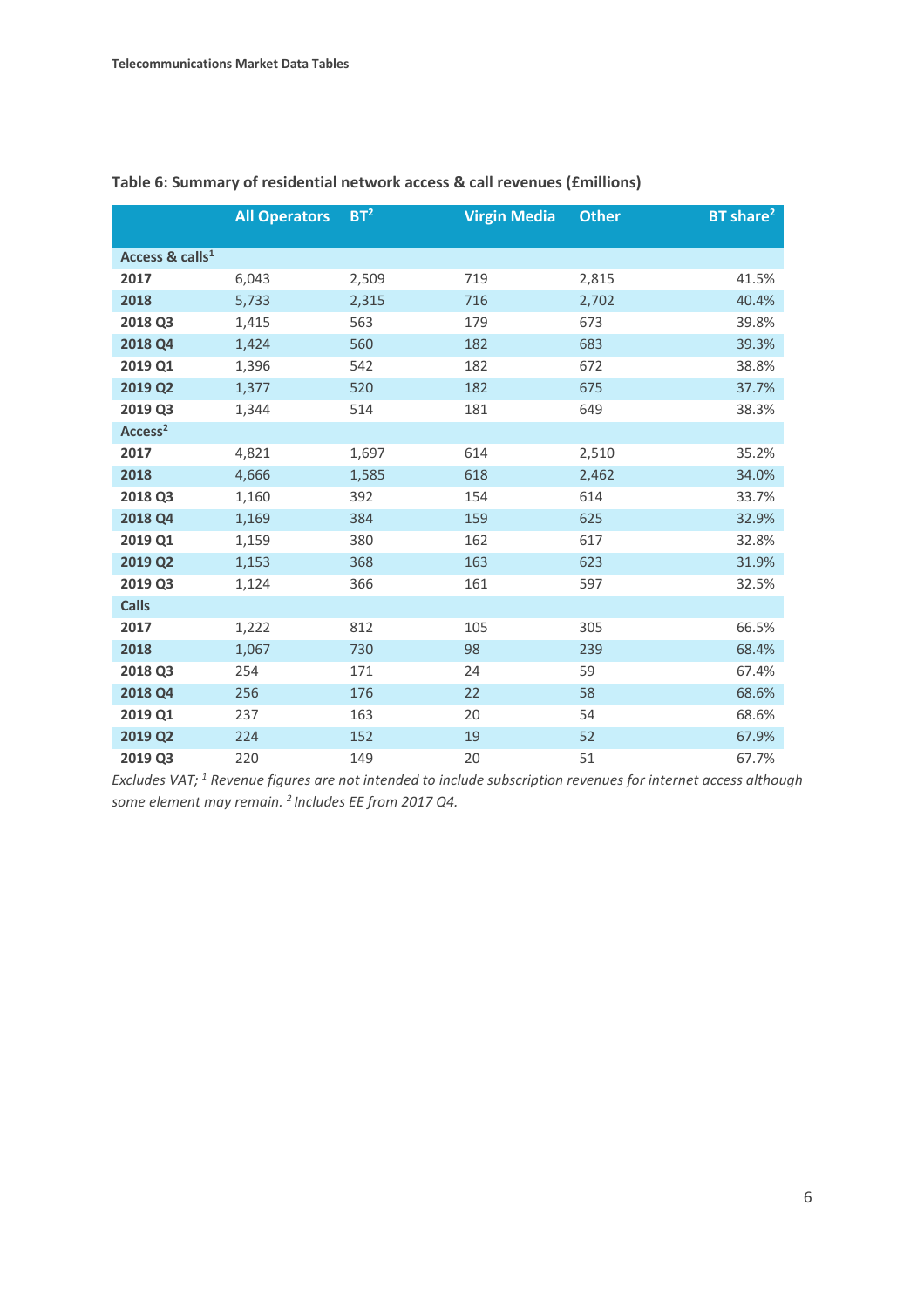|         | <b>All</b>       | BT <sup>2</sup> | <b>Virgin Media</b> | <b>Other</b> | BT share <sup>2</sup> |
|---------|------------------|-----------------|---------------------|--------------|-----------------------|
|         | <b>Operators</b> |                 |                     |              |                       |
| 2017    | 25,851           | 10,191          | 4,424               | 11,236       | 39.4%                 |
| 2018    | 26,133           | 9,985           | 4,523               | 11,625       | 38.2%                 |
| 2018 Q3 | 25,937           | 9,958           | 4,477               | 11,503       | 38.4%                 |
| 2018 Q4 | 26,133           | 9,985           | 4,523               | 11,625       | 38.2%                 |
| 2019 Q1 | 26,164           | 9,838           | 4,569               | 11,757       | 37.6%                 |
| 2019 Q2 | 26,218           | 9,775           | 4,607               | 11,836       | 37.3%                 |
| 2019 Q3 | 26,245           | 9,729           | 4,611               | 11,904       | 37.1%                 |

#### **Table 7: Summary of residential exchange line numbers at end of quarter (000's)**

**Table 8: Summary of residential call volumes (millions of minutes)**

|         | All              | $BT^{1,2}$ | <b>Virgin Media</b> | <b>Other</b> | BT share <sup>2</sup> |
|---------|------------------|------------|---------------------|--------------|-----------------------|
|         | <b>Operators</b> |            |                     |              |                       |
| 2017    | 34,968           | 15,243     | 3,418               | 16,307       | 43.6%                 |
| 2018    | 32,065           | 13,857     | 5,384               | 12,824       | 43.2%                 |
| 2018 Q3 | 7,642            | 3,315      | 1,297               | 3,030        | 43.4%                 |
| 2018 Q4 | 7,506            | 3,210      | 1,246               | 3,050        | 42.8%                 |
| 2019 Q1 | 6,933            | 3,033      | 1,158               | 2,742        | 43.8%                 |
| 2019 Q2 | 6,409            | 2,760      | 1,045               | 2,604        | 43.1%                 |
| 2019 Q3 | 6,341            | 2,723      | 1,082               | 2,536        | 42.9%                 |

#### **Table 9: Summary of residential call revenues by call type (£millions)**

|         | <b>All calls</b> | <b>UK geographic</b><br>calls | <b>International</b><br>calls | <b>Calls to</b><br>mobiles | Other calls <sup>1</sup> |
|---------|------------------|-------------------------------|-------------------------------|----------------------------|--------------------------|
| 2017    | 1,222            | 362                           | 89                            | 228                        | 543                      |
| 2018    | 1,067            | 321                           | 77                            | 203                        | 466                      |
| 2018 Q3 | 254              | 75                            | 18                            | 53                         | 109                      |
| 2018 Q4 | 256              | 80                            | 19                            | 46                         | 112                      |
| 2019 Q1 | 237              | 74                            | 17                            | 44                         | 102                      |
| 2019 Q2 | 224              | 64                            | 13                            | 43                         | 103                      |
| 2019 Q3 | 220              | 64                            | 11                            | 43                         | 101                      |

*Excludes VAT; 1 Includes freephone, special services, premium rate, directory enquiries and all other call types. Figures are not intended to include subscription revenues for internet access although some element may remain. 2 Includes EE from 2017 Q4.*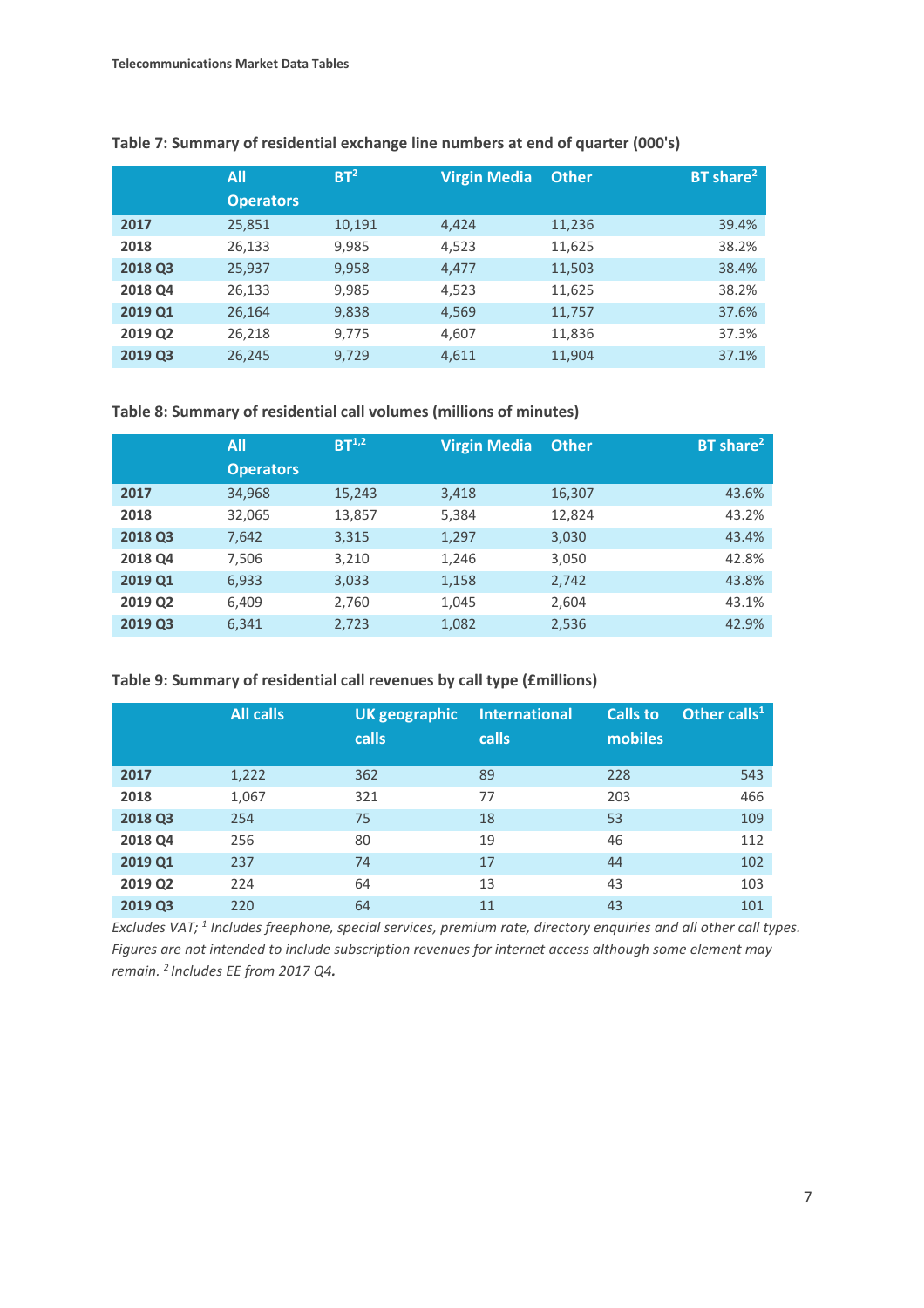|                            | <b>All</b>       | BT <sup>2</sup> | <b>Virgin</b> | <b>Other</b> | BT share <sup>2</sup> |
|----------------------------|------------------|-----------------|---------------|--------------|-----------------------|
|                            | <b>Operators</b> |                 | <b>Media</b>  |              |                       |
| <b>UK geographic calls</b> |                  |                 |               |              |                       |
| 2017                       | 24,705           | 11,392          | 2,746         | 10,567       | 46.1%                 |
| 2018                       | 23,164           | 10,427          | 4,268         | 8,469        | 45.0%                 |
| 2018 Q3                    | 5,491            | 2,481           | 1,022         | 1,988        | 45.2%                 |
| 2018 Q4                    | 5,497            | 2,478           | 1,000         | 2,019        | 45.1%                 |
| 2019 Q1                    | 5,082            | 2,339           | 941           | 1,802        | 46.0%                 |
| 2019 Q2                    | 4,699            | 2,124           | 852           | 1,723        | 45.2%                 |
| 2019 Q3                    | 4,622            | 2,078           | 871           | 1,673        | 45.0%                 |
| <b>International calls</b> |                  |                 |               |              |                       |
| 2017                       | 1,550            | 345             | 88            | 1,117        | 22.3%                 |
| 2018                       | 1,315            | 328             | 131           | 856          | 25.0%                 |
| 2018 Q3                    | 305              | 77              | 31            | 197          | 25.2%                 |
| 2018 Q4                    | 298              | 72              | 30            | 196          | 24.2%                 |
| 2019 Q1                    | 275              | 70              | 29            | 176          | 25.5%                 |
| 2019 Q2                    | 252              | 63              | 26            | 163          | 25.0%                 |
| 2019 Q3                    | 234              | 58              | 26            | 150          | 24.8%                 |
| <b>Calls to mobiles</b>    |                  |                 |               |              |                       |
| 2017                       | 2,586            | 939             | 185           | 1,462        | 36.3%                 |
| 2018                       | 2,462            | 860             | 414           | 1,188        | 34.9%                 |
| 2018 Q3                    | 597              | 207             | 102           | 288          | 34.7%                 |
| 2018 Q4                    | 580              | 186             | 101           | 293          | 32.1%                 |
| 2019 Q1                    | 528              | 175             | 96            | 257          | 33.2%                 |
| 2019 Q2                    | 520              | 168             | 93            | 259          | 32.3%                 |
| 2019 Q3                    | 525              | 168             | 99            | 258          | 32.0%                 |
| Other calls <sup>1</sup>   |                  |                 |               |              |                       |
| 2017                       | 6,127            | 2,567           | 399           | 3,161        | 41.9%                 |
| 2018                       | 5,125            | 2,242           | 571           | 2,312        | 43.7%                 |
| 2018 Q3                    | 1,249            | 550             | 142           | 557          | 34.7%                 |
| 2018 Q4                    | 1,132            | 474             | 115           | 543          | 32.1%                 |
| 2019 Q1                    | 1,048            | 449             | 92            | 507          | 33.2%                 |
| 2019 Q2                    | 938              | 405             | 74            | 459          | 32.3%                 |
| 2019 Q3                    | 961              | 419             | 86            | 456          | 32.0%                 |

### **Table 10: Summary of residential call volumes by call type (millions of minutes)**

*<sup>1</sup> Includes freephone, special services, premium rate, directory enquiries and all other call types.*

*2 Includes EE from 2017 Q4.*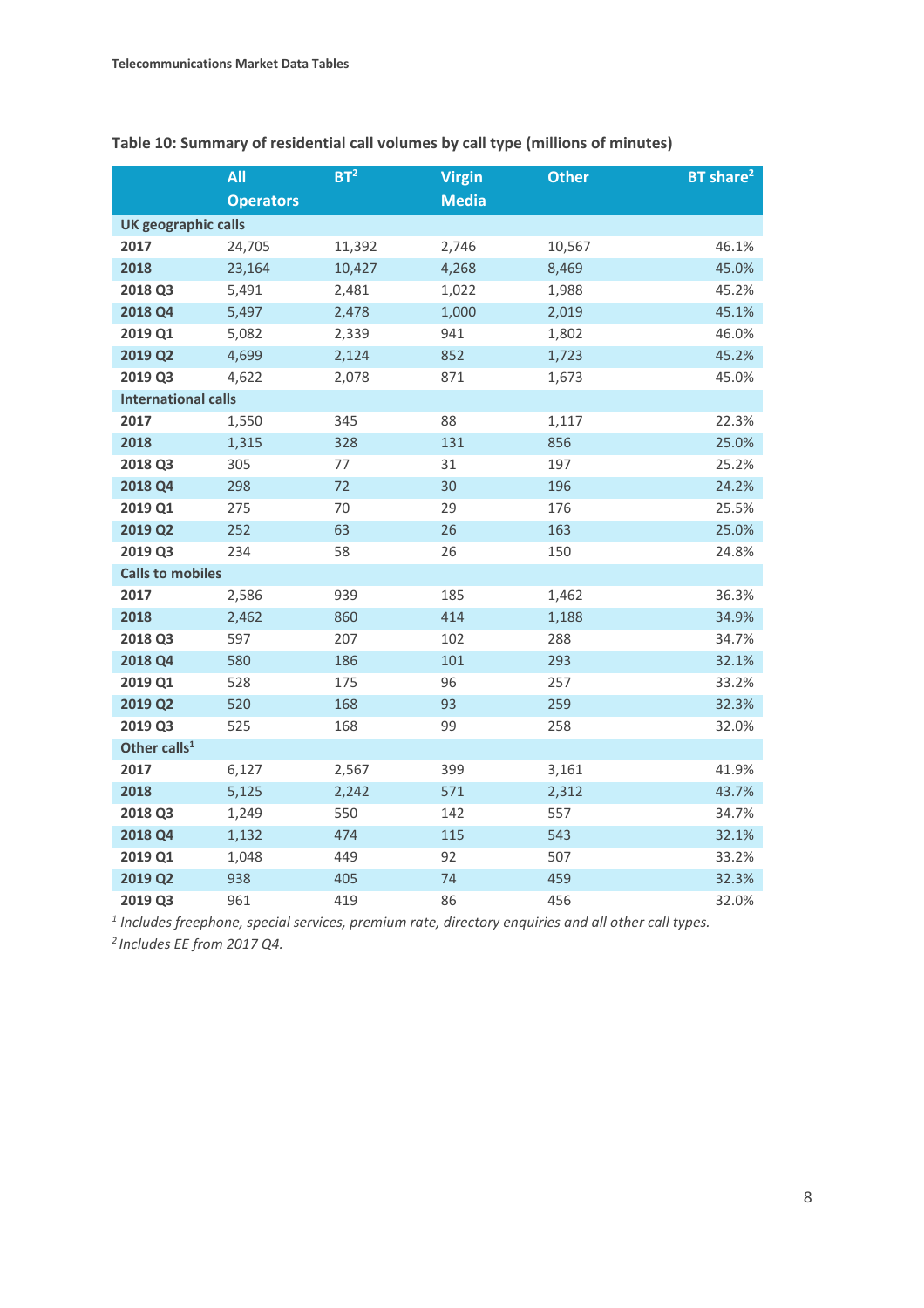|                             | <b>All Operators</b> | BT <sup>2</sup> | <b>Virgin Media</b> | <b>Other</b> | BT share <sup>2</sup> |
|-----------------------------|----------------------|-----------------|---------------------|--------------|-----------------------|
|                             |                      |                 |                     |              |                       |
| Access & Calls <sup>1</sup> |                      |                 |                     |              |                       |
| 2017                        | 2,132                | 1,125           | 64                  | 943          | 52.8%                 |
| 2018                        | 1,879                | 977             | 54                  | 848          | 52.0%                 |
| 2018 Q3                     | 460                  | 238             | 12                  | 210          | 51.7%                 |
| 2018 Q4                     | 449                  | 230             | 12                  | 208          | 51.2%                 |
| 2019 Q1                     | 413                  | 214             | 11                  | 188          | 51.9%                 |
| 2019 Q2                     | 405                  | 210             | 11                  | 184          | 51.8%                 |
| 2019 Q3                     | 402                  | 202             | 11                  | 189          | 50.3%                 |
| Access <sup>1</sup>         |                      |                 |                     |              |                       |
| 2017                        | 1,478                | 817             | 34                  | 626          | 55.3%                 |
| 2018                        | 1,302                | 717             | 29                  | 556          | 55.0%                 |
| 2018 Q3                     | 321                  | 176             | $\overline{7}$      | 137          | 54.9%                 |
| 2018 Q4                     | 310                  | 170             | $\overline{7}$      | 133          | 54.9%                 |
| 2019 Q1                     | 290                  | 160             | $\overline{7}$      | 123          | 55.3%                 |
| 2019 Q2                     | 288                  | 158             | 6                   | 124          | 54.8%                 |
| 2019 Q3                     | 284                  | 154             | 6                   | 124          | 54.3%                 |
| <b>Calls</b>                |                      |                 |                     |              |                       |
| 2017                        | 655                  | 308             | 30                  | 317          | 47.0%                 |
| 2018                        | 577                  | 261             | 24                  | 292          | 45.2%                 |
| 2018 Q3                     | 140                  | 62              | 5                   | 73           | 44.2%                 |
| 2018 Q4                     | 140                  | 60              | 5                   | 75           | 42.9%                 |
| 2019 Q1                     | 124                  | 54              | $\overline{4}$      | 65           | 43.9%                 |
| 2019 Q2                     | 116                  | 52              | 4                   | 60           | 44.4%                 |
| 2019 Q3                     | 118                  | 48              | 5                   | 65           | 40.8%                 |

#### **Table 11: Summary of business network access & call revenues (£millions)**

*Excludes VAT; 1 Revenue figures are not intended to include subscription revenues for internet access although some element may remain. 2 Includes EE from 2017 Q4.*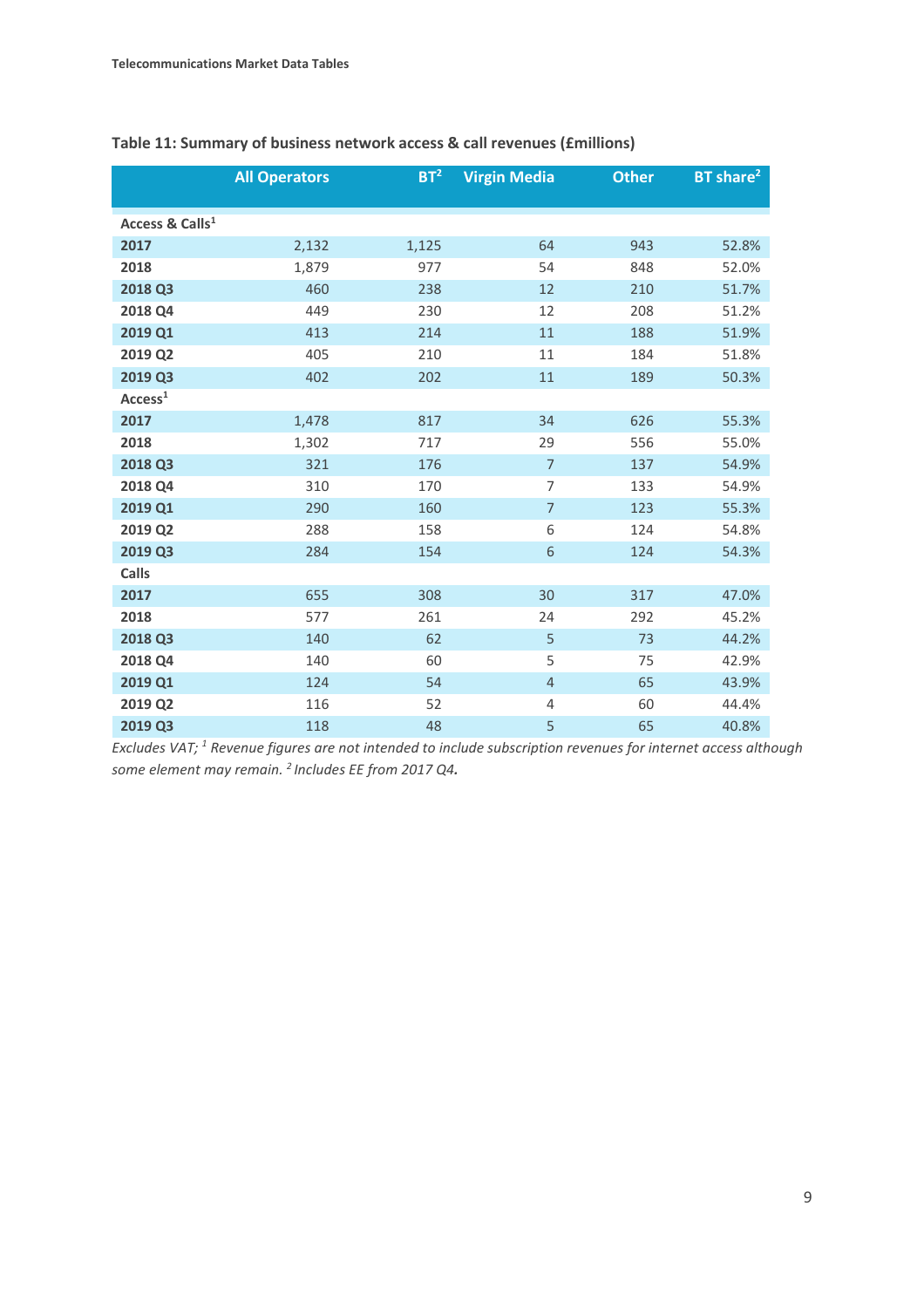|         | All              | BT <sup>2</sup> | <b>Virgin</b> | <b>Other</b> | BT share <sup>2</sup> |
|---------|------------------|-----------------|---------------|--------------|-----------------------|
|         | <b>Operators</b> |                 | <b>Media</b>  |              |                       |
| 2017    | 6,298            | 2,697           | 401           | 3,200        | 42.8%                 |
| 2018    | 5,787            | 2,506           | 359           | 2,922        | 43.3%                 |
| 2018 Q3 | 5,854            | 2,506           | 373           | 2,975        | 42.8%                 |
| 2018 Q4 | 5,787            | 2,506           | 359           | 2,922        | 43.3%                 |
| 2019 Q1 | 5,653            | 2,475           | 338           | 2,840        | 43.8%                 |
| 2019 Q2 | 5,631            | 2,438           | 343           | 2,851        | 43.3%                 |
| 2019 Q3 | 5,495            | 2,369           | 339           | 2,788        | 43.1%                 |

**Table 12: Summary of business exchange line numbers at end of quarter (000's)**

**Table 13: Summary of business call volumes (millions of minutes)**

|         | <b>All</b>       | BT <sup>2</sup> | <b>Virgin</b> | <b>Other</b>  | <b>Other</b>    | BT share <sup>2</sup> |
|---------|------------------|-----------------|---------------|---------------|-----------------|-----------------------|
|         | <b>Operators</b> |                 | <b>Media</b>  | <b>Direct</b> | <b>Indirect</b> |                       |
|         |                  |                 |               | <b>Access</b> | <b>Access</b>   |                       |
| 2017    | 17,994           | 6,690           | 1,065         | 4,941         | 5,299           | 37.2%                 |
| 2018    | 14,940           | 5,735           | 901           | 3,856         | 4,448           | 38.4%                 |
| 2018 Q3 | 3,599            | 1,383           | 208           | 919           | 1,090           | 38.4%                 |
| 2018 Q4 | 3,434            | 1,352           | 168           | 892           | 1,023           | 39.4%                 |
| 2019 Q1 | 3,366            | 1,362           | 149           | 845           | 1,011           | 40.5%                 |
| 2019 Q2 | 3,215            | 1,287           | 175           | 805           | 948             | 40.0%                 |
| 2019 Q3 | 3,185            | 1,272           | 169           | 773           | 970             | 39.9%                 |

**Table 14: Summary of business call revenues by call type (£millions)**

|         | <b>All calls</b> | <b>UK geographic</b><br><b>calls</b> | <b>International</b><br>calls | <b>Calls to</b><br>mobiles | Other calls <sup>11</sup> |
|---------|------------------|--------------------------------------|-------------------------------|----------------------------|---------------------------|
| 2017    | 655              | 180                                  | 66                            | 208                        | 201                       |
| 2018    | 577              | 148                                  | 51                            | 175                        | 203                       |
| 2018 Q3 | 140              | 36                                   | 12                            | 41                         | 51                        |
| 2018 Q4 | 140              | 34                                   | 12                            | 42                         | 51                        |
| 2019 Q1 | 124              | 31                                   | 11                            | 38                         | 43                        |
| 2019 Q2 | 116              | 30                                   | 10                            | 38                         | 39                        |
| 2019 Q3 | 118              | 29                                   | 10                            | 37                         | 42                        |

*Excludes VAT; 1 Includes freephone, special services, premium rate, directory enquiries and all other call types. Figures are not intended to include subscription revenues for internet access although some element may remain. 2 Includes EE from 2017 Q4.*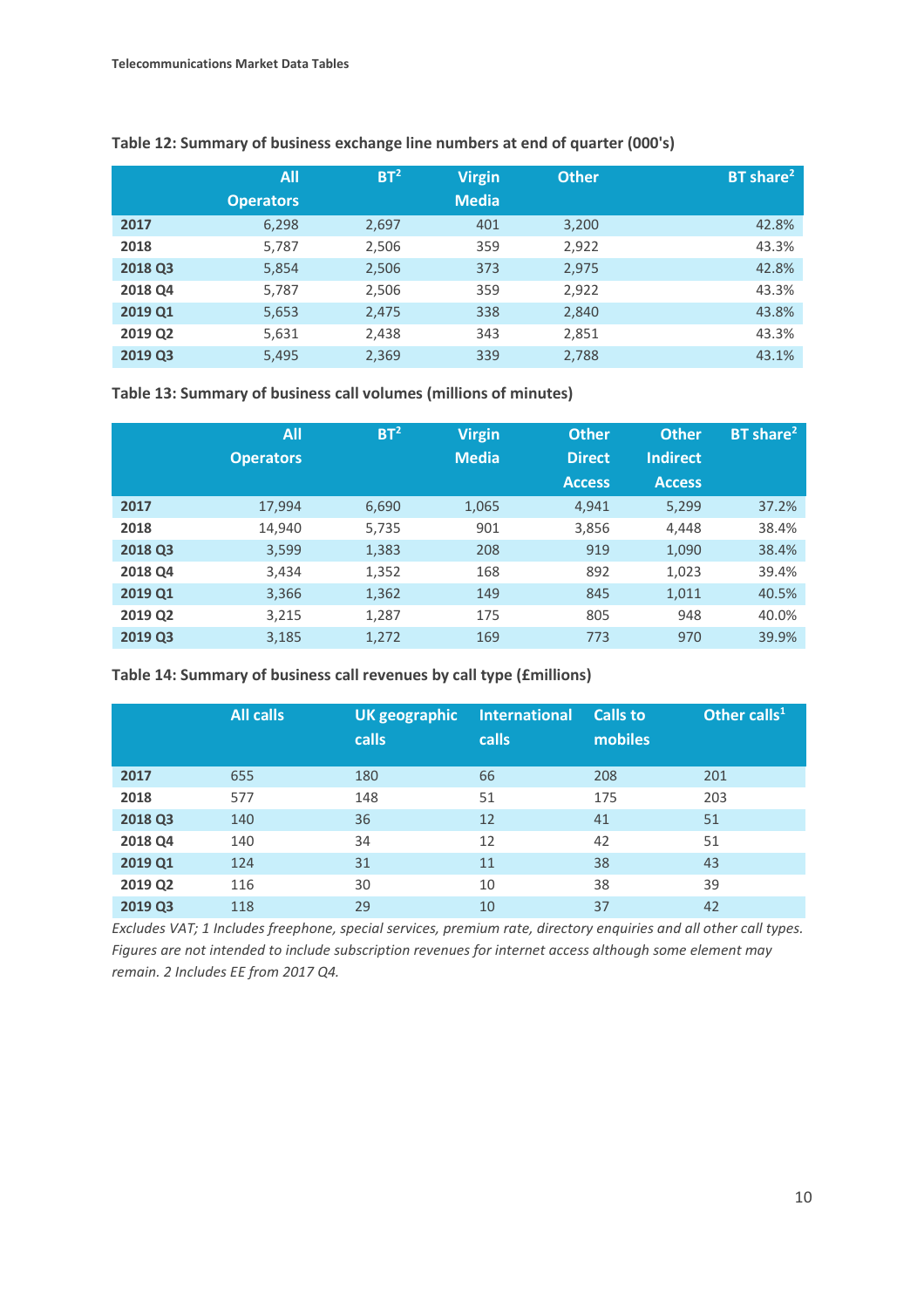|                            | All              | BT <sup>2</sup> | <b>Virgin</b>  | <b>Other Direct</b> | <b>Other</b>    | BT share <sup>2</sup> |
|----------------------------|------------------|-----------------|----------------|---------------------|-----------------|-----------------------|
|                            | <b>Operators</b> |                 | <b>Media</b>   | <b>Access</b>       | <b>Indirect</b> |                       |
|                            |                  |                 |                |                     | <b>Access</b>   |                       |
| <b>UK geographic calls</b> |                  |                 |                |                     |                 |                       |
| 2017                       | 9,723            | 3,522           | 592            | 2,688               | 2,921           | 36.2%                 |
| 2018                       | 8,029            | 2,896           | 488            | 2,191               | 2,454           | 36.1%                 |
| 2018 Q3                    | 1,946            | 706             | 110            | 533                 | 596             | 36.3%                 |
| 2018 Q4                    | 1,821            | 663             | 91             | 520                 | 548             | 36.4%                 |
| 2019 Q1                    | 1,801            | 701             | 77             | 501                 | 522             | 38.9%                 |
| 2019 Q2                    | 1,739            | 670             | 91             | 478                 | 500             | 38.5%                 |
| 2019 Q3                    | 1,732            | 673             | 87             | 464                 | 508             | 38.9%                 |
| <b>International calls</b> |                  |                 |                |                     |                 |                       |
| 2017                       | 921              | 231             | 19             | 514                 | 157             | 25.1%                 |
| 2018                       | 680              | 168             | 14             | 375                 | 123             | 24.7%                 |
| 2018 Q3                    | 154              | 33              | 3              | 88                  | 29              | 21.5%                 |
| 2018 Q4                    | 150              | 33              | $\overline{2}$ | 86                  | 29              | 22.0%                 |
| 2019 Q1                    | 143              | 33              | $\overline{2}$ | 76                  | 31              | 23.1%                 |
| 2019 Q2                    | 139              | 31              | $\sqrt{2}$     | 75                  | 32              | 22.2%                 |
| 2019 Q3                    | 130              | 30              | $\overline{2}$ | 69                  | 28              | 23.1%                 |
| <b>Calls to mobiles</b>    |                  |                 |                |                     |                 |                       |
| 2017                       | 3,694            | 1,365           | 323            | 752                 | 1,254           | 37.0%                 |
| 2018                       | 3,270            | 1,218           | 293            | 640                 | 1,119           | 37.2%                 |
| 2018 Q3                    | 783              | 292             | 68             | 153                 | 269             | 37.3%                 |
| 2018 Q4                    | 765              | 291             | 58             | 151                 | 265             | 38.0%                 |
| 2019 Q1                    | 791              | 303             | 56             | 151                 | 281             | 38.3%                 |
| 2019 Q2                    | 776              | 287             | 68             | 145                 | 276             | 37.0%                 |
| 2019 Q3                    | 777              | 283             | 69             | 138                 | 287             | 36.4%                 |
| Other calls <sup>1</sup>   |                  |                 |                |                     |                 |                       |
| 2017                       | 3,657            | 1,572           | 131            | 986                 | 967             | 43.0%                 |
| 2018                       | 2,960            | 1,453           | 106            | 650                 | 752             | 49.1%                 |
| 2018 Q3                    | 718              | 352             | 27             | 144                 | 195             | 49.1%                 |
| 2018 Q4                    | 697              | 365             | 17             | 135                 | 180             | 52.4%                 |
| 2019 Q1                    | 631              | 325             | 14             | 116                 | 175             | 51.5%                 |
| 2019 Q2                    | 561              | 299             | 14             | 108                 | 140             | 53.3%                 |
| 2019 Q3                    | 546              | 286             | 11             | 102                 | 147             | 52.4%                 |

**Table 15: Summary of business call volumes by call type (millions of minutes)**

*1 Includes freephone, special services, premium rate, directory enquiries and all other call types.* 

*2 Includes EE from 2017 Q4.*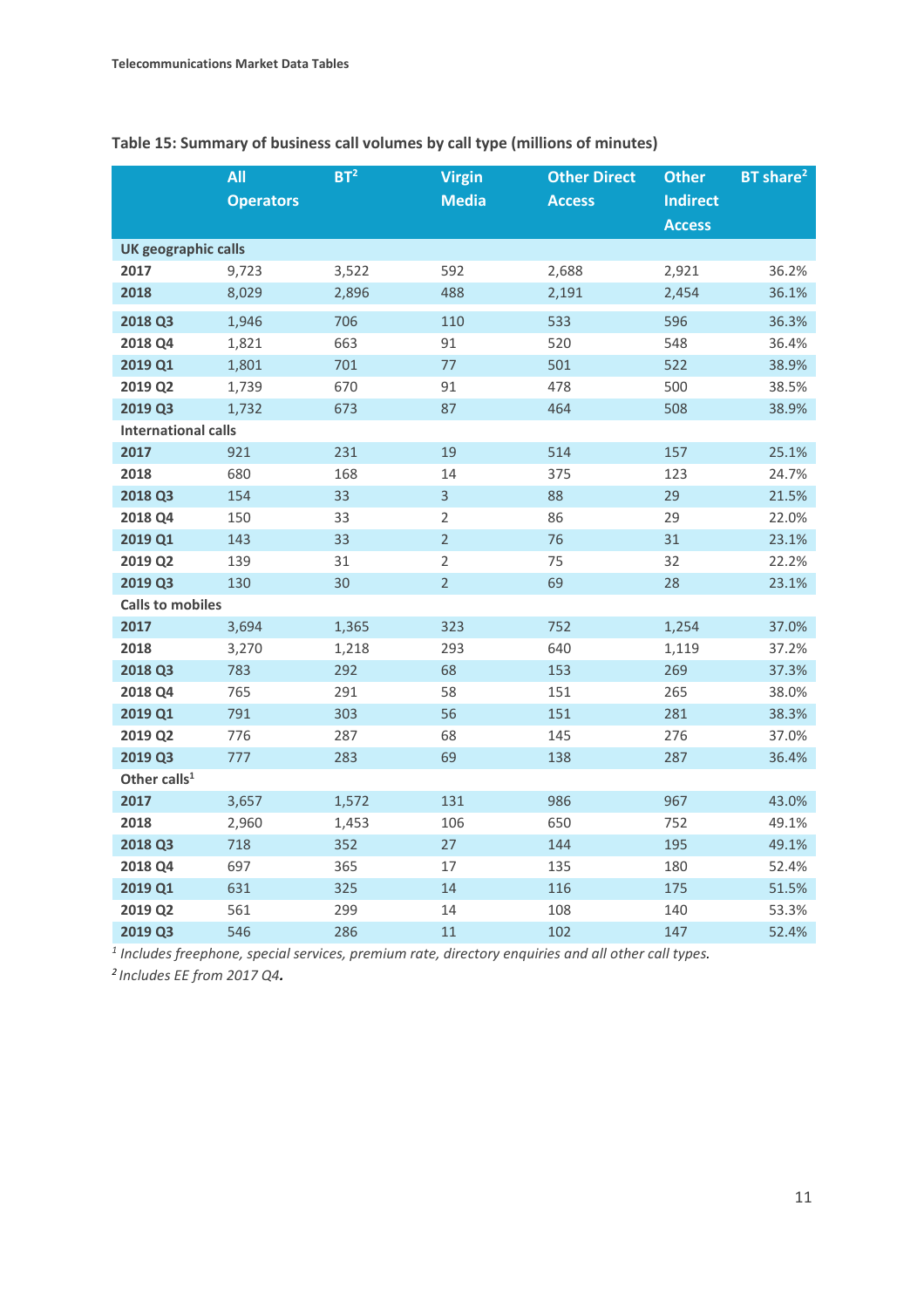**Table 16: Summary of residential and small business broadband connections at end of quarter (000's)**

|         | Total  | <b>ADSL</b> | <b>Cable</b> | Other (inc.<br>FTTx) | <b>BT</b> retail<br>share $1$ |
|---------|--------|-------------|--------------|----------------------|-------------------------------|
| 2017    | 26,043 | 11,493      | 5,110        | 9,440                | 35.9%                         |
| 2018    | 26,586 | 9,550       | 5,225        | 11,810               | 34.6%                         |
| 2018 Q3 | 26,455 | 10,137      | 5,203        | 11,115               | 34.8%                         |
| 2018 Q4 | 26,586 | 9,550       | 5,225        | 11,810               | 34.6%                         |
| 2019 Q1 | 26,695 | 8,933       | 5,250        | 12,512               | 34.4%                         |
| 2019 Q2 | 26,732 | 8,438       | 5,273        | 13,021               | 34.2%                         |
| 2019 Q3 | 26,805 | 7,873       | 5,277        | 13,656               | 34.1%                         |
|         |        |             |              |                      |                               |

*1 Includes EE from 2017 Q4.*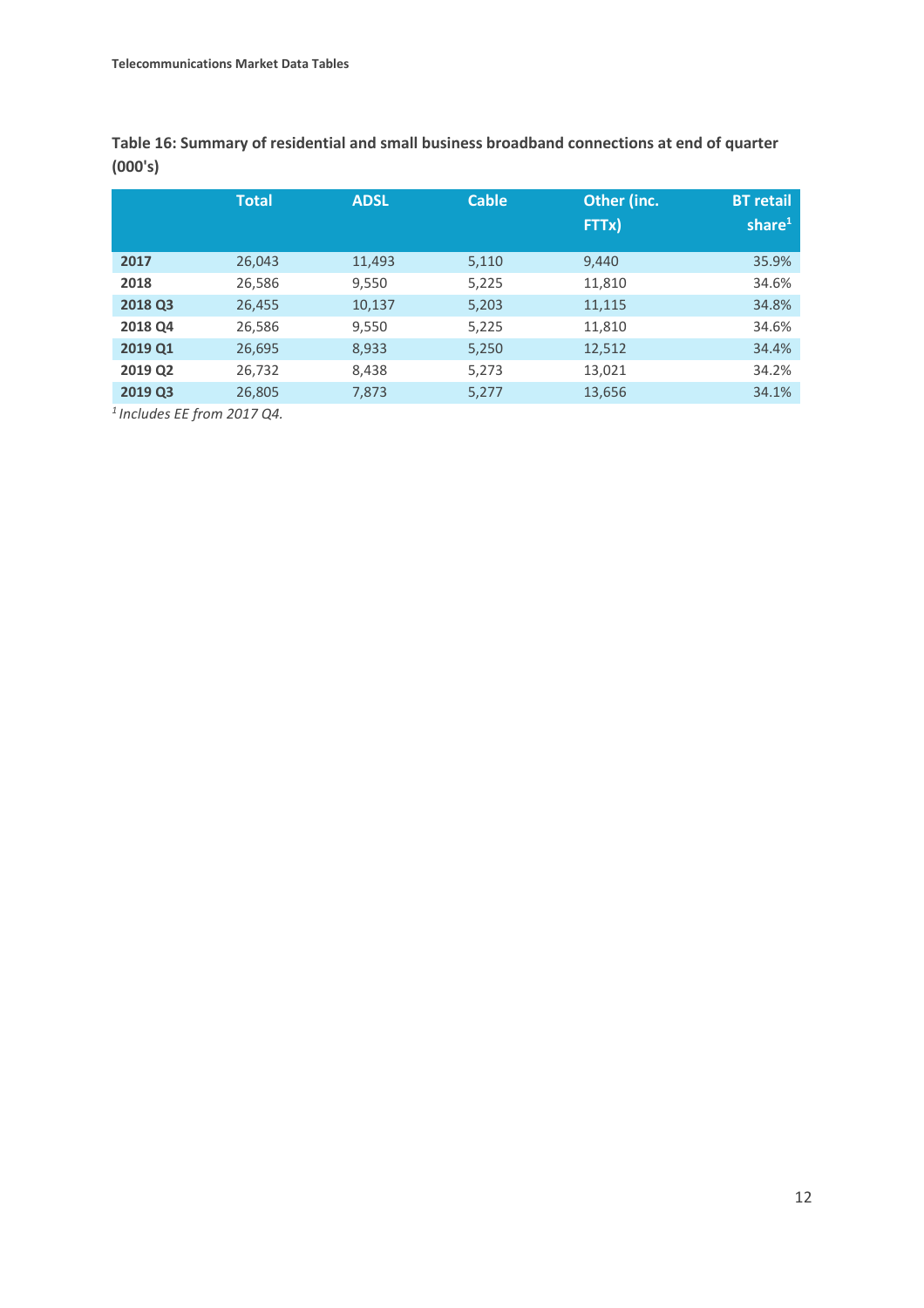# <span id="page-14-0"></span>3. Mobile telecoms market data tables

## **Q3 2019 (July to September 2019)**

| Estimated retail revenues generated by mobile telephony |  |
|---------------------------------------------------------|--|
| Call and message volumes by call type                   |  |
| Subscriber numbers by type                              |  |
| Average monthly retail revenue per subscriber           |  |
| Interconnection call volumes                            |  |

*Note: The data in these tables are the most accurate currently available. Where historical restatements have occurred, this is due to either operator restatements or improvements in methodology.*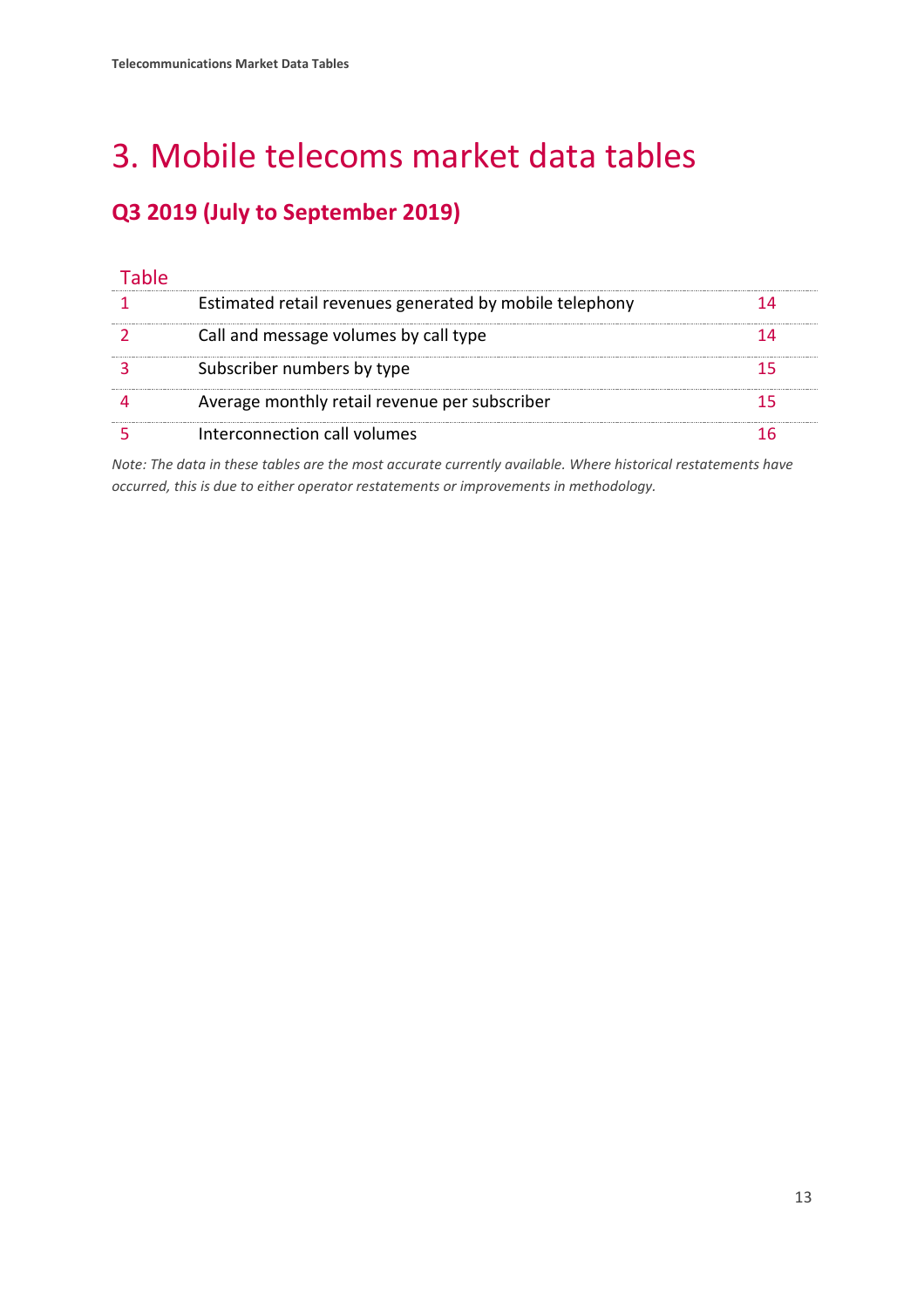|                | <b>Total</b> | <b>Access</b><br>and<br><b>bundled</b><br><b>SVCS</b> | <b>UK</b><br>fixed<br>calls | On-net<br>mobile<br><b>calls</b> | Off-net<br>mobile<br><b>calls</b> | Int'l<br>calls | <b>Other</b><br><b>calls</b> | <b>SMS</b><br>and<br><b>MMS</b> | <b>Data</b><br><b>services</b> |
|----------------|--------------|-------------------------------------------------------|-----------------------------|----------------------------------|-----------------------------------|----------------|------------------------------|---------------------------------|--------------------------------|
| 2017           | 16,168       | 12,147                                                | 253                         | 242                              | 296                               | 416            | 436                          | 645                             | 1,733                          |
| 2018           | 13.794       | 10,193                                                | 208                         | 224                              | 243                               | 377            | 334                          | 607                             | 1,609                          |
| <b>2018 Q3</b> | 3,517        | 2,588                                                 | 54                          | 58                               | 59                                | 102            | 93                           | 154                             | 410                            |
| 2018 Q4        | 3,438        | 2,574                                                 | 50                          | 55                               | 64                                | 93             | 66                           | 154                             | 381                            |
| 2019 Q1        | 3,349        | 2,565                                                 | 44                          | 51                               | 57                                | 81             | 56                           | 143                             | 351                            |
| 2019 Q2        | 3,367        | 2,618                                                 | 43                          | 52                               | 54                                | 72             | 53                           | 138                             | 337                            |
| 2019 Q3        | 3.388        | 2.642                                                 | 42                          | 52                               | 53                                | 61             | 54                           | 139                             | 345                            |

#### **Table 1: Estimated retail revenues generated by mobile telephony (£millions)**

*Note: From 2018, bundled revenues are reported according to the new IFRS15 accounting standard, and they do not include any device revenues. Revenue figures from 2018 onwards are not comparable to those beforehand. Includes estimates where Ofcom does not receive data from providers; excludes revenues from interconnection.* 

#### **Table 2: Call and message volumes by call type (billions of minutes/messages/PB)**

|         | All<br><b>calls</b> | <b>UK fixed</b><br>calls | On-net<br>mobile | Off-net<br>mobile | Int'l<br>calls | <b>Calls</b><br>when | <b>Other</b><br>calls | <b>SMS and</b><br><b>MMS</b> | <b>Data</b> |
|---------|---------------------|--------------------------|------------------|-------------------|----------------|----------------------|-----------------------|------------------------------|-------------|
|         |                     |                          | calls            | <b>calls</b>      |                | roaming              |                       | messages                     |             |
| 2017    | 153.75              | 33.99                    | 45.74            | 61.23             | 4.76           | 2.48                 | 5.57                  | 78.78                        | 1,794       |
| 2018    | 160.73              | 34.58                    | 47.74            | 66.13             | 3.97           | 2.81                 | 5.51                  | 74.11                        | 2,451       |
| 2018 Q3 | 39.9                | 8.70                     | 11.75            | 16.15             | 0.99           | 0.87                 | 1.43                  | 18.74                        | 638         |
| 2018 Q4 | 39.95               | 8.49                     | 11.89            | 16.71             | 0.90           | 0.67                 | 1.30                  | 17.93                        | 685         |
| 2019 Q1 | 39.95               | 8.58                     | 11.89            | 16.68             | 0.89           | 0.60                 | 1.31                  | 16.70                        | 693         |
| 2019 Q2 | 40.06               | 8.25                     | 11.97            | 16.89             | 0.90           | 0.77                 | 1.28                  | 16.50                        | 787         |
| 2019 Q3 | 39.65               | 8.32                     | 11.65            | 16.49             | 0.84           | 1.00                 | 1.34                  | 16.03                        | 882         |

*Note: Includes estimates where Ofcom does not receive data from providers.*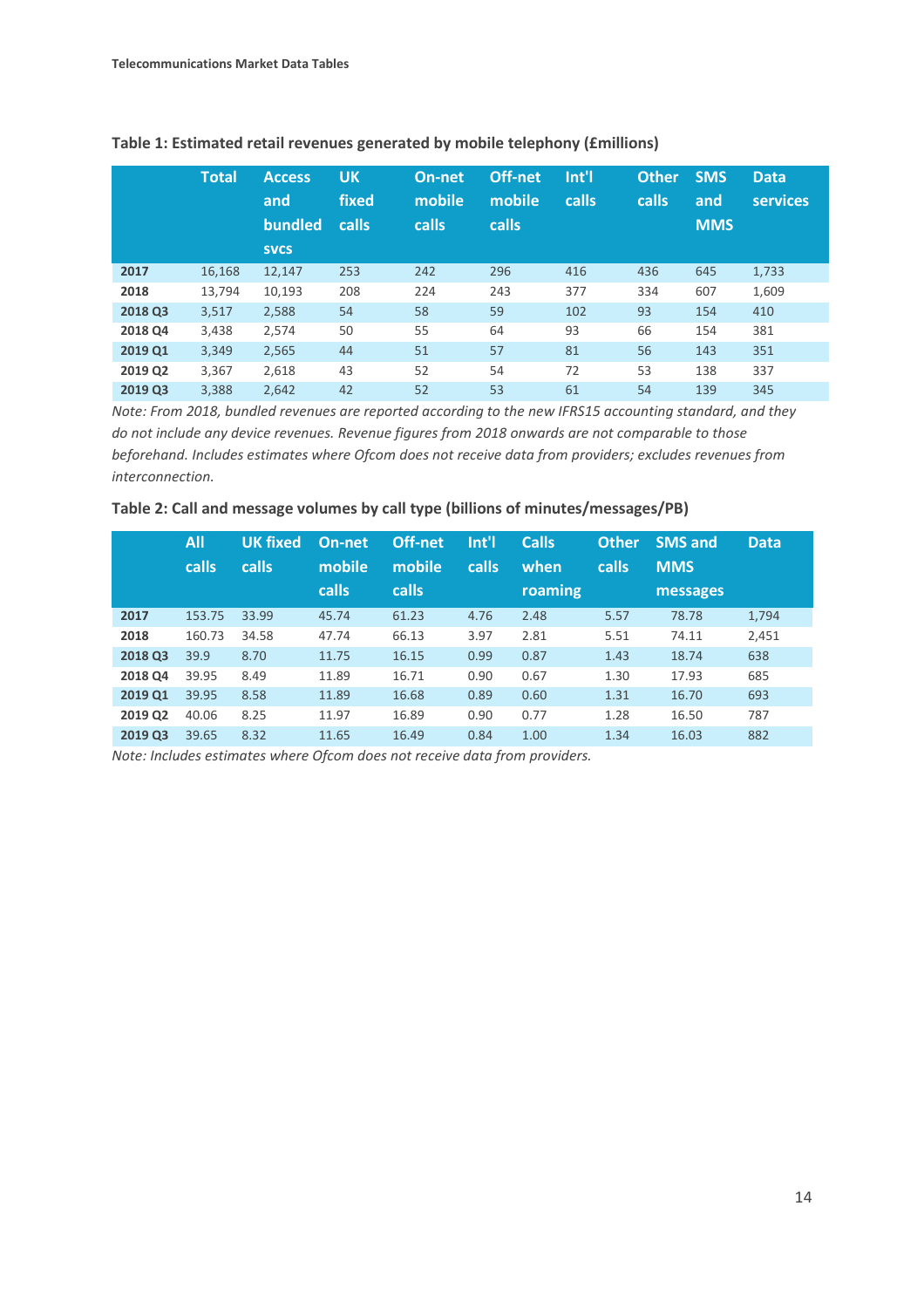|         | <b>Conns</b><br>during<br>period | <b>Total</b><br>subs at<br>end of<br>period | Post-<br>pay<br>subs at<br>end of<br>period | Pre-<br>pay<br>subs at<br>end of<br>period | <b>Net</b><br>change<br>during<br>period | <b>Proportion</b><br>post-pay | <b>Mobile</b><br>b'band<br>subs at end<br>of period |
|---------|----------------------------------|---------------------------------------------|---------------------------------------------|--------------------------------------------|------------------------------------------|-------------------------------|-----------------------------------------------------|
| 2017    | 28.77                            | 84.10                                       | 56.53                                       | 27.57                                      | 0.19                                     | 67.2%                         | 5.00                                                |
| 2018    | 28.55                            | 83.98                                       | 58.04                                       | 25.94                                      | $-0.12$                                  | 69.1%                         | 4.51                                                |
| 2018 Q3 | 7.76                             | 83.99                                       | 57.39                                       | 26.60                                      | 0.23                                     | 68.3%                         | 4.59                                                |
| 2018 Q4 | 7.40                             | 83.98                                       | 58.04                                       | 25.94                                      | $-0.01$                                  | 69.1%                         | 4.51                                                |
| 2019 Q1 | 6.41                             | 83.92                                       | 58.73                                       | 25.19                                      | $-0.06$                                  | 70.0%                         | 4.48                                                |
| 2019 Q2 | 7.09                             | 84.29                                       | 58.79                                       | 25.50                                      | 0.37                                     | 69.8%                         | 4.46                                                |
| 2019 Q3 | 8.09                             | 84.91                                       | 59.32                                       | 25.67                                      | 0.62                                     | 69.8%                         | 4.51                                                |

#### **Table 3: Subscriber numbers by type (millions)**

*Note: Includes estimates where Ofcom does not receive data from providers; excludes M2M connections. From Q4 2019 we are going to stop collecting data on new connections from mobile operators and remove this metric from the quarterly Telecoms Data Updates. This is because Ofcom does not use these data. Instead net additions information, which is published in operators' financial results and can be calculated from Ofcom's published subscriptions data, is more frequently used to measure market growth.*

#### **Table 4: Average monthly retail revenue per subscriber (£ per month)**

|         | <b>All</b>  | Post-    | Pre- |
|---------|-------------|----------|------|
|         | subscribers | pay      | pay  |
|         |             | contract |      |
| 2017    | 16.03       | 21.84    | 4.82 |
| 2018    | 13.69       | 17.81    | 4.89 |
| 2018 Q3 | 13.98       | 18.12    | 5.08 |
| 2018 Q4 | 13.65       | 17.61    | 4.94 |
| 2019 Q1 | 13.30       | 17.05    | 4.73 |
| 2019 Q2 | 13.34       | 16.99    | 4.89 |
| 2019 Q3 | 13.35       | 17.03    | 4.86 |

*Note: From 2018, bundled revenues are reported according to the new IFRS15 accounting standard, and they do not include any device revenues. Revenue figures from 2018 onwards are not comparable to those beforehand. Revenues are only from those services detailed in Table 1 and do not include those generated by incoming calls or VAT.*